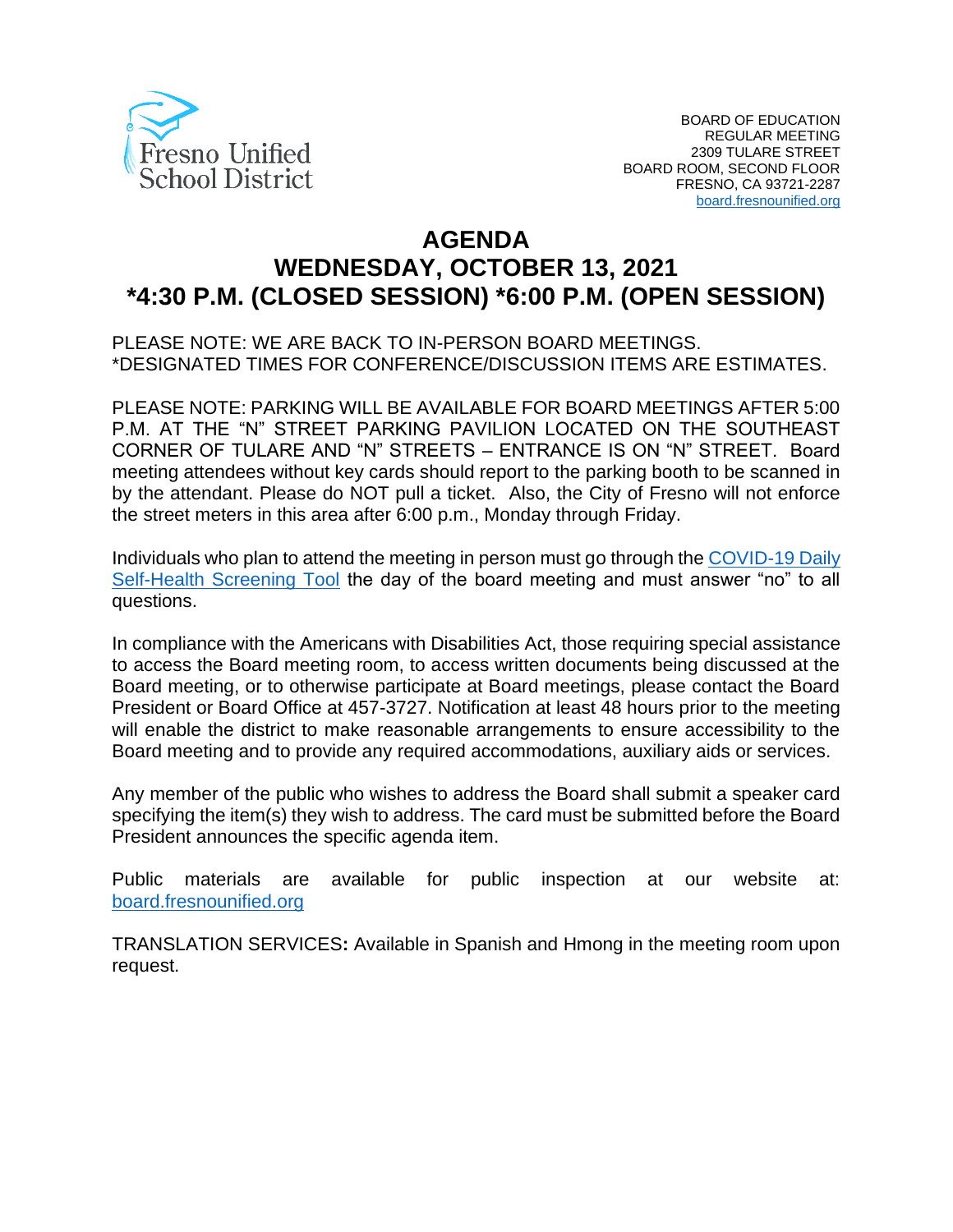## **\*4:30 P.M**.

**CALL** Meeting to Order **OPPORTUNITY** for Public Comment on Closed Session Agenda Items **RECESS** for Closed Session to discuss the following**:**

- 1. Public Employee Performance Evaluation Government Code Section 54957. a. Superintendent
- 2. Student Expulsions Pursuant to Education Code Section 35146.
- 3. Conference with Labor Negotiator (Government Code Section 54957.6); FUSD Negotiator(s): Paul Idsvoog; Employee Organizations(s): FTA, CSEA, Chapter 125, CSEA, Chapter 143, SEIU, Local 521, FASTA/SEIU, Local 521/CTW, CLC, Fresno Unified Building & Construction Trades/FTA; International Association of Machinists and Aerospace Workers (IAMAW), Unrepresented Employees: All Management, Confidential, and Supervisory Employees.
- 4. Public Employee Discipline/Dismissal/Release/Reassignment/Resignation.
- 5. Public Employment/Appointment (Government Code Section 54957).
- 6. Conference with Legal Counsel Existing Litigation (Government Code Section 54956.9(d)(1)).
	- a. Davis v. Fresno Unified School District Fresno Superior Court Case No. CECG03718 Fifth District Court of Appeal Case Nos. F068477 and F079811 CA Supreme Court Case No. S266344 Harris Construction Proposed Renewal of Tolling Agreement re Indemnity Claims
- 7. Conference with Legal Counsel Anticipated/Pending/Threatened Litigation (Government Code Section 54956.9(d)(2)).
	- a. Potential Case (1)

**\*6:00 P.M., RECONVENE** and report action taken during Closed Session, if any.

#### **PLEDGE OF ALLEGIANCE**

A staff member will lead the flag salute.

# **HEAR Report from Superintendent**

# **OPPORTUNITY for Public Comment on Consent Agenda Items**

**ALL CONSENT AGENDA** items are considered routine by the Board of Education and will be enacted by one motion. There will be no separate discussion of items unless a Board member so requests, in which event, the item(s) will be considered following approval of the Consent Agenda.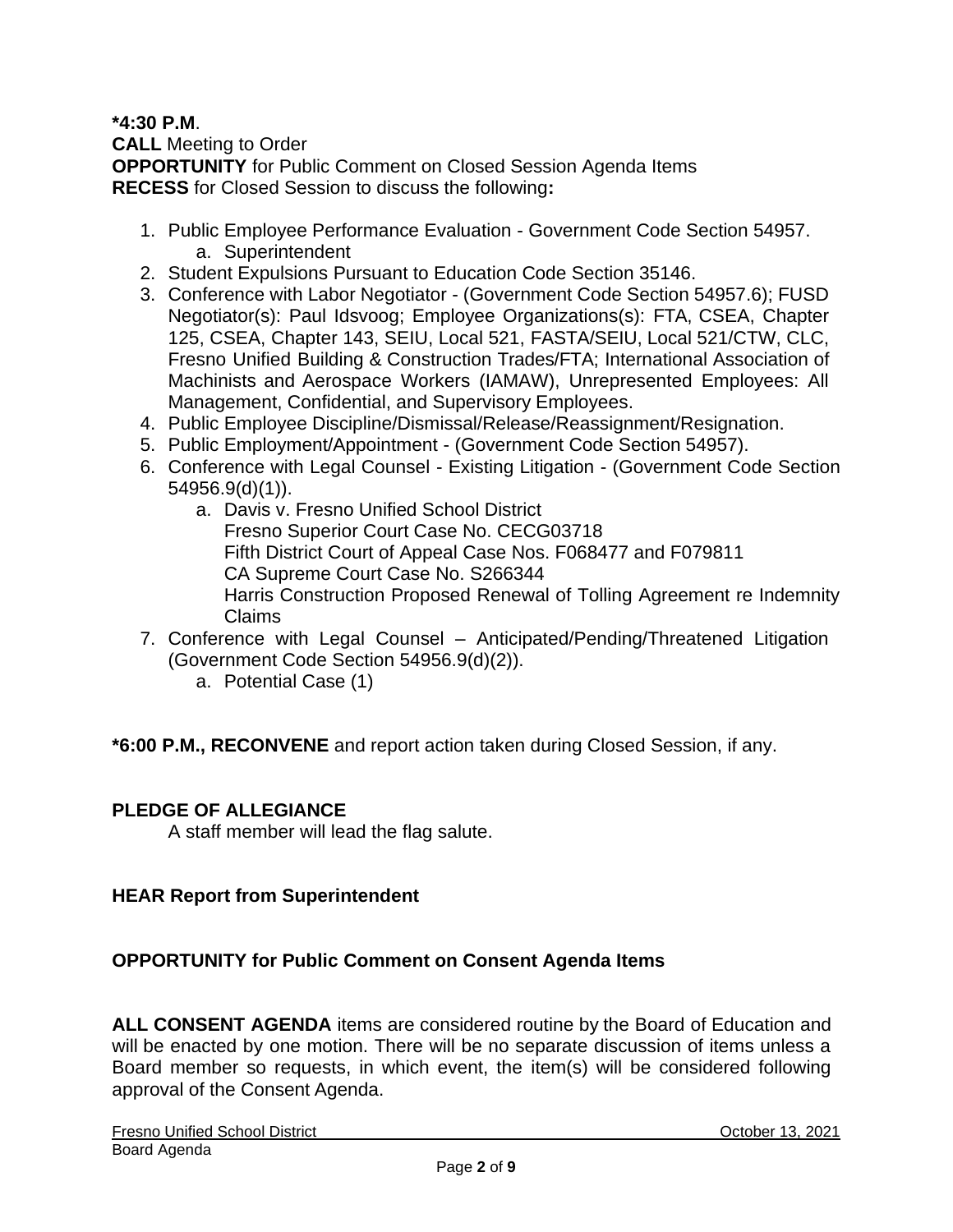# **A. CONSENT AGENDA**

# **A-1, APPROVE Personnel List**

Included in the Board binders is the Personnel List, Appendix A, as submitted. The Superintendent recommends approval. Fiscal impact: There is no fiscal impact to the district at this time. Contact person: Paul Idsvoog, telephone 457-3548.

## **A-2, ADOPT Findings of Fact and Recommendations of District Administrative Board**

The Board of Education received and considered the Findings of Fact and Recommendations of District Administrative Panels resulting from hearings on expulsion and readmittance cases conducted during the period since the September 15, 2021 Regular Board Meeting. The Superintendent recommends adoption. Fiscal impact: There is no fiscal impact to the district at this time. Contact person: Kim Mecum, telephone 457-3731.

# **A-3, APPROVE Minutes from Prior Meeting**

Included in the Board binders are the draft minutes for the September 15, 2021 Regular Board Meeting. The Superintendent recommends approval. Fiscal impact: There is no fiscal impact to the district at this time. Contact person: Dr. Robert G. Nelson, telephone 457-3884.

## **A-4, ADOPT Resolution Recognizing the Month of October as National Cyber Security Awareness Month**

Included in the Board binders is a resolution recognizing the month of October as National Cyber Security Awareness Month (NCSAM). Our Nation's children spend hours each week in an online environment which profoundly impacts their social, emotional, and physical development. Fresno Unified School District will be recognizing Cyber-Safety Week at all of its K-12 schools from October 18 through October 22 and will receive instruction in Cyber Safety using appropriate grade level curriculum materials. The Superintendent recommends adoption. Fiscal impact: There is no fiscal impact to the district at this time. Contact person: Tami Lundberg, telephone 457-3868.

#### **A-5, APPROVE Agreement with KnowBe4 for Cybersecurity Awareness Training** Included in the Board binders is an agreement with KnowBe4 to provide cybersecurity awareness training. KnowBe4 is a platform for cybersecurity awareness training content and simulated phishing. KnowBe4's robust reporting allows district staff to identify areas of weakness and supply appropriate training material. The Superintendent recommends approval. Fiscal impact: The cost of the service of \$128,613 for a three-year contract term is available in the district's General Fund. Contact person: Tami Lundberg, telephone 457-3868.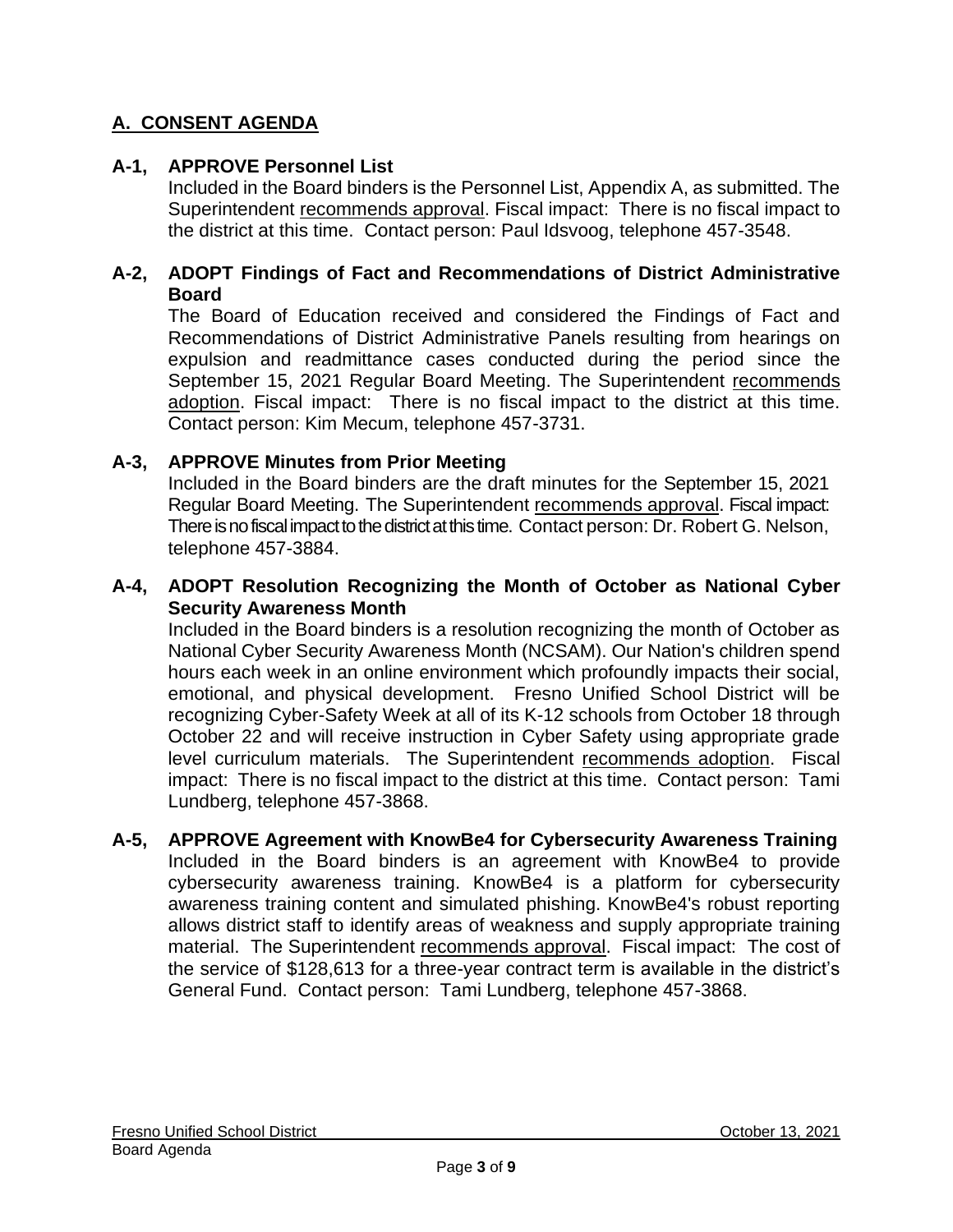# **A. CONSENT AGENDA - continued**

## **A-6, APPROVE Agreement with Expo Inc.**

Included in the Board binders is an agreement with Expo Inc. Expo commits itself to providing an excellent customer experience for event organizers and their attendees. Organizers are assigned an Event Success Manager (ESM) who will perform a kick-off call and an in-depth walk through of the platform tailored to your event. This Event Success Manager will understand the event(s) and guide your named dedicated contact through the implementation and best practices for execution on the day of the event. Expo will partner only with your named dedicated contact (no more than two individuals) in an effort to streamline platform training, support concerns, and equipment needs. General support through email, chat, and phone conversation (by appointment) is available Monday through Friday from 9:00 AM to 5:00 PM Central Standard Time. The Expo team does, however, actively monitor messages received outside of regular business hours. Responses to messages after hours may be delayed until the next business day. The Superintendent recommends approval. Fiscal impact: Sufficient funds in the amount of \$17,995 are available in the district's General Fund. Contact person: Lindsay Sanders, telephone 457-3842.

## **A-7, APPROVE Addendum to the Independent Contractor Services Agreement with Amanda Nicolson, Ph.D., LLC**

Included in the Board binders is a request to approve an addendum to the Independent Contractor Services Agreement with Amanda Nicolson, Ph.D., LLC. Contractor will provide additional intensive behavior intervention for students with Autism and other intensive behavioral needs. Contracted services will begin October 14, 2021 and end June 30, 2022. Addendum is in the amount of \$710,640. The Superintendent recommends approval. Fiscal impact: Sufficient funds of \$710,640 are available in the Special Education budget. Contact person: Kim Mecum, telephone 457-3731.

**A-8, APPROVE Amendment for Joint Apprenticeship Training Funds and Hourly Rate as Allocated by the California Community Colleges Chancellor's Office** Amended Joint Apprenticeship Training Funds and Hourly Rate as allocated by the California Community Colleges Chancellor's Office. The new allocation is \$1,313,486 for 194,016 Related and Supplemental Instructions hours. Superintendent recommends approval. Fiscal impact: There is no fiscal impact to the district at this time. Contact person: Kim Mecum, telephone 457-3731.

## **A-9, RATIFY Independent Contractor Services Agreement with Educational Leadership Foundation**

Included in the Board binders is an Independent Contractor Services Agreement for Educational Leadership Foundation. The Educational Leadership Foundation is to be utilized to process payment for Fresno Unified students who participated in summer internship opportunities. The Superintendent recommends ratification. Fiscal impact: Sufficient funds in the amount of \$15,290 are available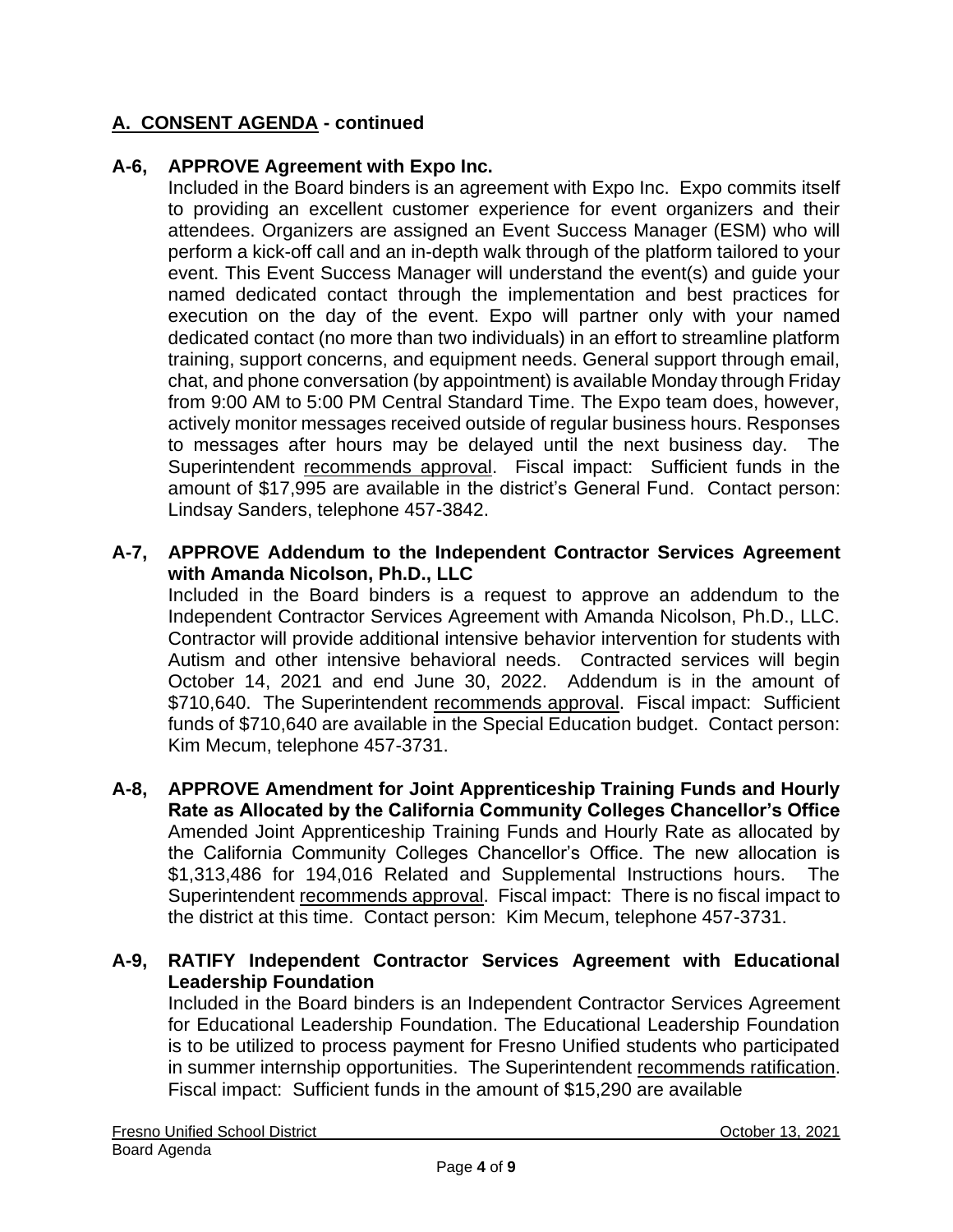# **A. CONSENT AGENDA - continued**

in the Career Technical Education budget. Contact person: Kim Mecum, telephone 457-3731.

## **A-10, RATIFY Change Orders**

Included in the Board binders is information on Change Orders for the following projects:

- Bid 20-19, Fresno High School Career Technical Education (CTE) Building **Construction** Change Order 6 presented for ratification \$132,921
- Bid 20-49, Juan Felipe Herrera New Elementary School Change Order 1 presented for ratification \$259,469
- Bid 21-34, Ventura and 10th South Campus Site and Tenant Improvements, Buildings C and D Change Order 1 presented for ratification  $$77,181$

The Superintendent recommends ratification. Fiscal impact: Sufficient funding of \$469,571 is available in the Measure X Fund for Bids 20-19, 20-49 and 21-34. Contact person: Karin Temple, telephone 457-3134.

#### **A-11, RATIFY the Filing of a Notice of Completion**

Included in the Board binders is a Notice of Completion for the following project, which has been completed according to plans and specifications.

• Bid 21-39, Fort Miller Middle School Interior Lighting Upgrade

The Superintendent recommends ratification. Fiscal impact: Retention funds are released in accordance with contract terms and California statutes. Contact person: Karin Temple, telephone 457-3134.

## **A-12, RATIFY Purchase Orders from July 01, 2021 through July 31, 2021 – Primary Report**

Included in the Board binders is information on purchase orders issued from July 01, 2021 through July 31, 2021. Two agenda items are presented to ratify purchase orders. The first item includes the Primary Report with all purchase orders issued during the reported dates with the exception of those that may present a potential conflict of interest for an individual Board member. All remaining purchase orders are in the Supplemental Report and presented as a second agenda item. The Superintendent recommends ratification. Fiscal impact: Funding is noted on the attached pages. Contact person: Karin Temple, telephone 457-3134.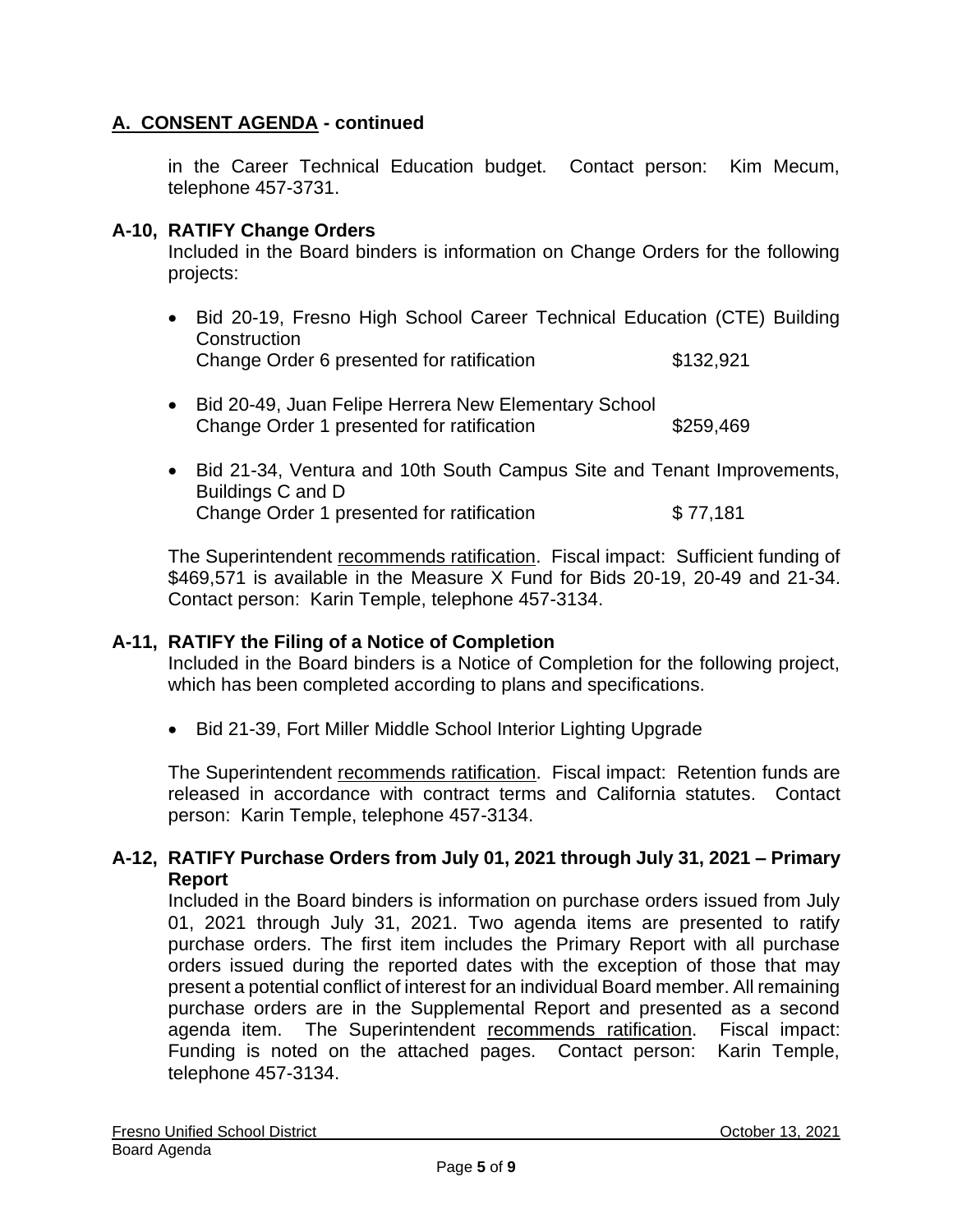# **A. CONSENT AGENDA - continued**

## **A-13, RATIFY Purchase Orders from July 01, 2021 through July 31, 2021 – Supplemental Report**

Included in the Board binders is information on purchase orders issued from July 01, 2021 through July 31, 2021. Two agenda items are presented to ratify purchase orders. The first item includes the Primary Report with all purchase orders issued during the reported dates with the exception of those that may present a potential conflict of interest for an individual Board member. All remaining purchase orders are in the Supplemental Report and presented as a second agenda item. The Superintendent recommends ratification. Fiscal impact: Funding is noted on the attached pages. Contact person: Karin Temple, 457- 3134.

# **END OF CONSENT AGENDA (ROLL CALL VOTE)**

# **UNSCHEDULED ORAL COMMUNICATIONS**

Individuals who wish to address the Board on topics within the Board's subject matter jurisdiction, but **not** listed on this agenda may do so at this time. If you wish to address the Board on a specific item that is listed on the agenda, you should do so when that specific item is called. Individuals shall submit a speaker card specifying the topic they wish to address. The card must be submitted before the Board President announces unscheduled oral communications.

While time limitations are at the discretion of the Board President, generally members of the public will be limited to a maximum of three (3) minutes per speaker for a total of thirty (30) minutes of public comment as designated on this agenda. Any individual who has not had an opportunity to address the Board during this initial thirty (30) minute period may do so at the end of the meeting after the Board has addressed all remaining items on this agenda. Without taking action and only as expressly permitted by Board Bylaw 9323, Board members may ask questions, make brief announcements, or provide a brief response to statements presented by the public about topics raised in unscheduled oral communications. Board members must be recognized by the President in order to speak and will generally be limited to no more than one (1) minute each for this purpose. The Board President shall have the discretion to further limit Board members' opportunity to speak on topics raised in unscheduled oral communications to ensure the orderly and efficient conduct of district business.

Members of the public with questions on school district issues may submit them in writing. The Board will automatically refer to the Superintendent any formal requests that are brought before them at this time. The appropriate staff member will furnish answers to questions.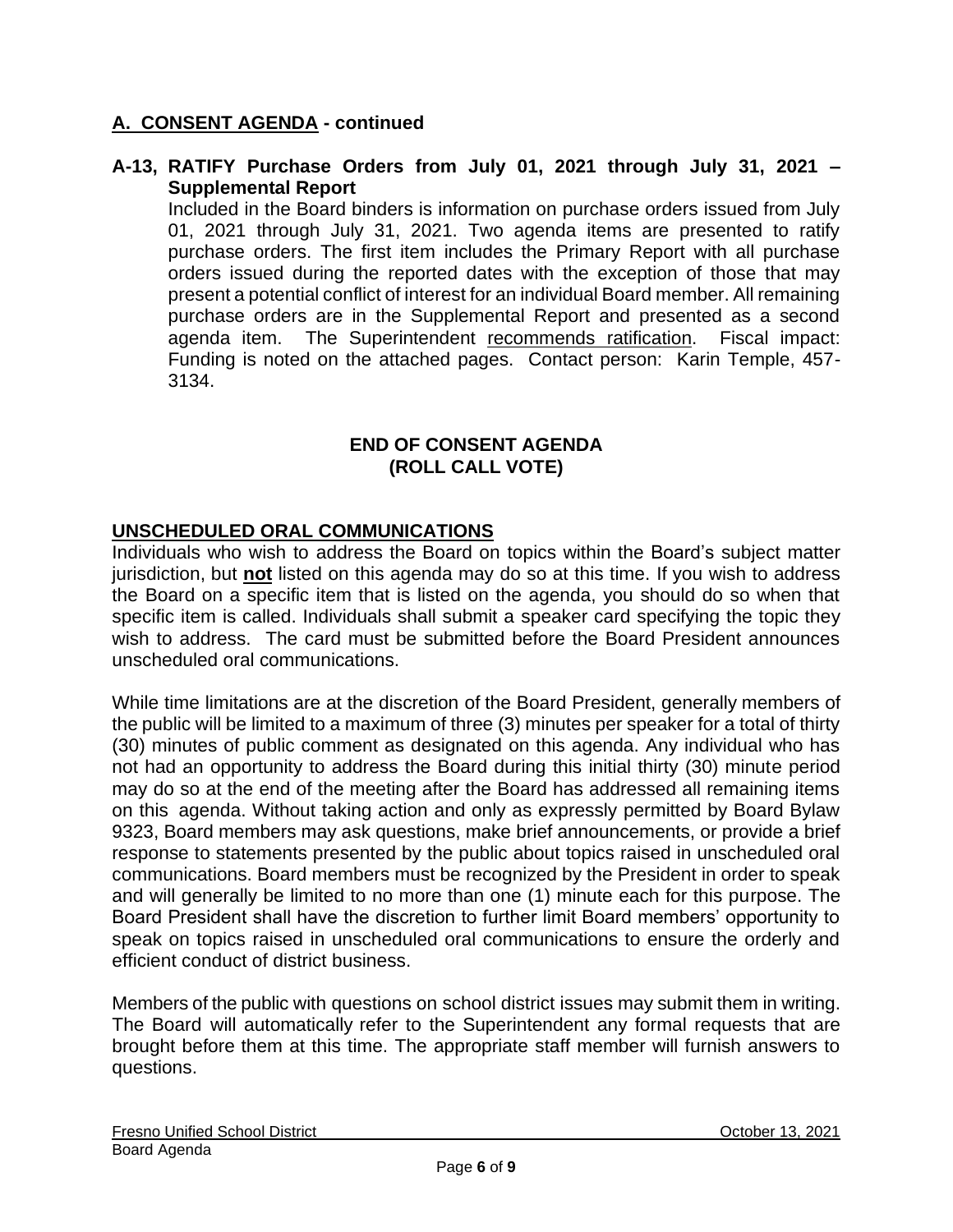# **B. CONFERENCE/DISCUSSION AGENDA**

# **\*6:45 P.M.**

## **B-14, DISCUSS and APPROVE Renaming of J. C. Forkner Elementary School to H. Roger Tatarian Elementary School**

On September 08, 2021, the Board discussed the Renaming of Facilities during its regularly scheduled meeting. During the discussion, a majority of the Board gave direction to staff asking that an item be placed on the agenda to rename J. C. Forkner Elementary to H. Roger Tatarian Elementary. The Superintendent recommends the Board make a decision. Fiscal impact: Fiscal impact is estimated to be \$152,000 to change and/or replace items consistent with renaming. Contact person: David Chavez, telephone 457-3566.

## **\*7:00 P.M.**

#### **B-15, DISCUSS and APPROVE Nomination of Committee Members that will Develop a Draft Policy on Renaming School Facilities**

On September 08, 2021, the Board discussed the Renaming of Facilities during its regularly scheduled meeting. During the discussion, a majority of the Board gave direction to staff asking that a committee made up of community members and staff be established to develop a draft policy on Renaming School Facilities. A draft timeline is also included estimating when a draft policy would be complete for the Board's consideration and adoption. The Superintendent recommends the Board make a decision. Fiscal impact: There is no fiscal impact to the district at this time. Contact Person: David Chavez, telephone 457-3566.

#### **\*7:05 P.M.**

#### **B-16, OPPORTUNITY for Public Discussion of the Fresno Teachers Association – Social Workers Unit Initial Proposal to Fresno Unified School District**

In accordance with Government Code 3547, all initial proposals of the exclusive representative shall be presented at a public meeting of the public-school employer, and thereafter, shall be public record. Included in the board binders is the 2021/22 Fresno Teachers Association – Social Workers Unit initial proposal to the Fresno Unified School District, presented at the September 15, 2021 meeting of the Board of Education and returned to this agenda for formal presentation, public discussion and acknowledgement of receipt. Fiscal impact: There is no fiscal impact to the district at this time. Contact person: Paul Idsvoog, telephone 457-3548.

#### **\*7:10 P.M.**

## **B-17, OPPORTUNITY for Public Discussion and ADOPTION of the Fresno Unified School District Initial Proposal to Fresno Teachers Association – Social Workers Unit**

In accordance with Government Code 3547, all initial proposals of the publicschool employers shall be presented at a public meeting of the public-school employer, and thereafter, shall be public record. Included in the board binders is the Fresno Unified School District initial proposal to Fresno Teachers Association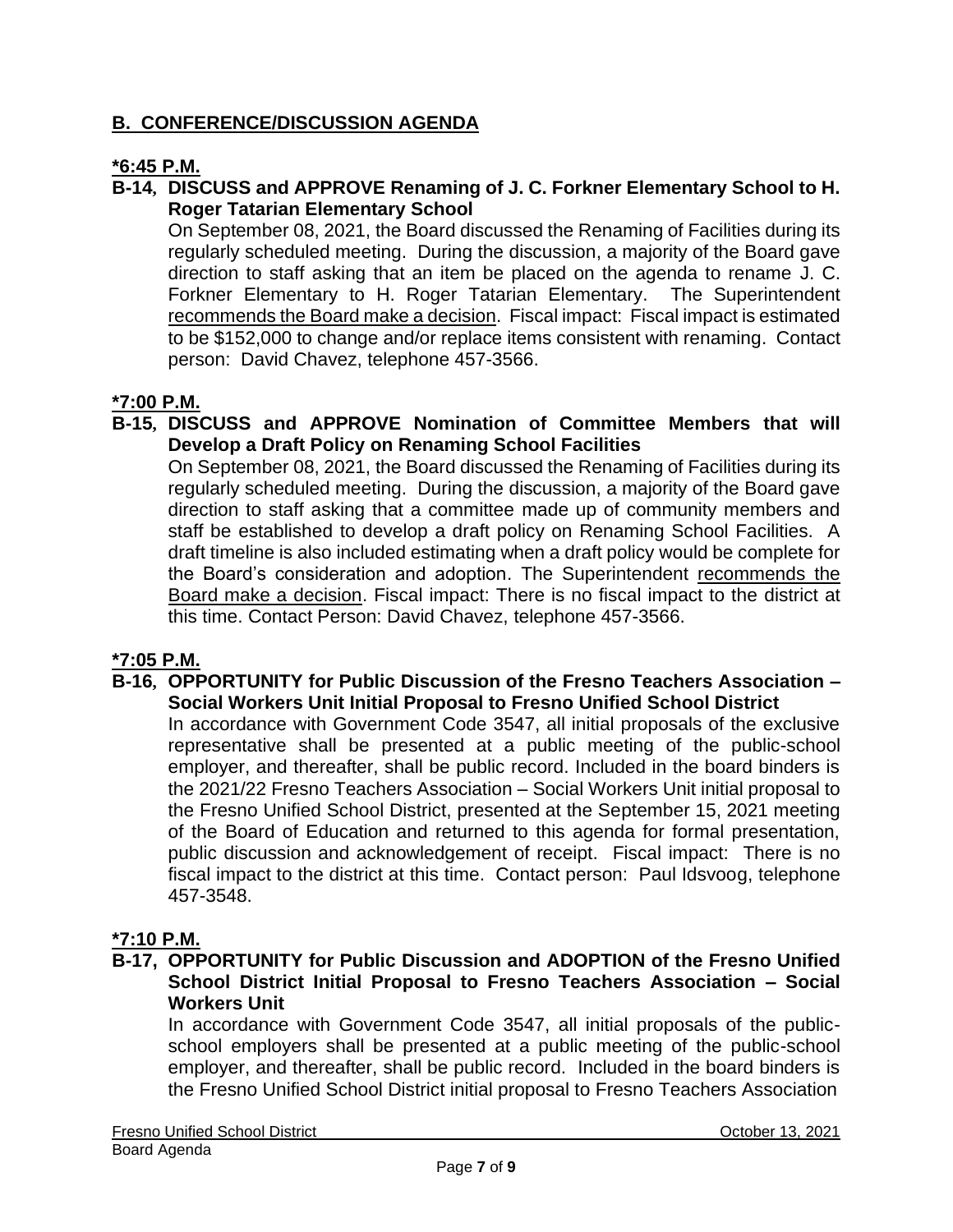# **B. CONFERENCE/DISCUSSION AGENDA - continued**

– Social Workers Unit for 2021/22 agreement, presented at the September 15, 2021 meeting of the Board of Education and returned to this agenda for public discussion and Board adoption. The Superintendent recommends adoption. Fiscal impact: There is no fiscal impact to the district at this time. Contact person: Paul Idsvoog, telephone 457-3548.

# **\*7:15 P.M.**

#### **B-18, OPPORTUNITY for Public Disclosure and RATIFICATION of the 2021-2024 Negotiated Collective Bargaining Agreement between Fresno Unified School District and California School Employees Association, Chapter 125**

In accordance with Government Code 3547.5, all major provisions of collective bargaining agreements are to be presented at a public meeting of the public-school employer before the employer enters into written agreement with an exclusive representative. Included in the Board binders is a copy of the Tentative Agreement between Fresno Unified School District and California School Employees Association, Chapter 125. The Superintendent recommends ratification. Fiscal impact: The estimated cost is included in the disclosure agreement. Contact person: Paul Idsvoog, telephone 457-3548.

## **\*7:20 P.M.**

#### **B-19, PRESENT and DISCUSS Fresno Unified School District's Elementary and Secondary Emergency Relief Expenditure Plan**

Included in the Board Binders is a first draft of the Fresno Unified School District Elementary and Secondary Emergency Relief (ESSER III) Expenditure Plan. Staff will present and the Board of Education will discuss the draft plan. Fiscal impact: As noted in the support material. Contact person: Santino Danisi, telephone 457- 6226.

# **\*7:45 P.M.**

#### **B-20, DISCUSS and APPROVE Creation of Attendance Boundary for Herrera Elementary School, and Adjustments to Attendance Boundaries for Ayer, Aynesworth, and Storey Elementary Schools**

It is recommended the Board approve the new attendance boundary for Juan Felipe Herrera Elementary School, which will open in August 2022. The attendance boundary will designate the geographic area within which students will be assigned to Herrera as their neighborhood elementary school. Herrera is under construction at 5090 E. Church, between Willow and Peach. The proposed attendance area for Herrera includes students in portions of the current Ayer, Aynesworth, and Storey boundary areas, and adjusting those boundary areas is included in the recommendation. In August 2021, School Leadership led community meetings with Principals and designated families at Ayer, Aynesworth, and Storey to provide information on the Herrera boundary proposal, obtain feedback, and answer questions. The Superintendent recommends approval. Fiscal impact: Creating/adjusting school attendance boundaries results in no fiscal